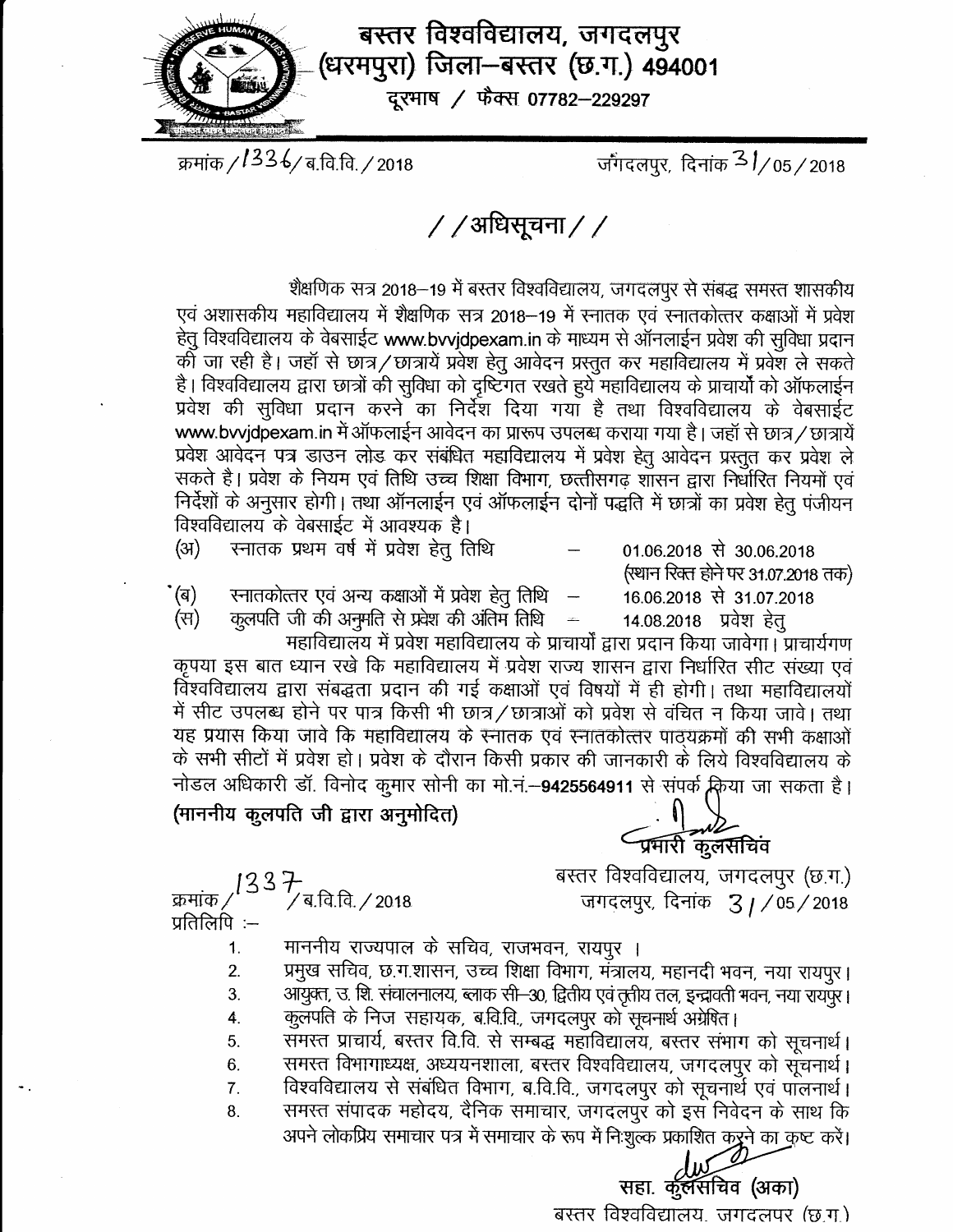

### **ADMISSION ANNOUNCEMENT NOTICE**

**Academic Session - 2018-19** 

Bastar Vishwavidyalaya, Jagdalpur (Chhattisgarh) invites online/offline application for admission to the various courses for the academic session 2018-19. Admission in the following subjects are open in the School of Studies, Bastar Vishwavidyalaya, Jagdalpur. Admission Brochure can be obtained from University (Admission Brochure Price Rs. 200/-). For online admission visit University website www.bvvjdpexam.in

## **COURSES AVAILABLE FOR ADMISSION**

| S.<br>N.       | <b>Title of Programme</b>                                                                                         | <b>Seat</b> | <b>Duration</b><br>(Semester)          | <b>Minimum Qualifications</b>                                                                                                                         |
|----------------|-------------------------------------------------------------------------------------------------------------------|-------------|----------------------------------------|-------------------------------------------------------------------------------------------------------------------------------------------------------|
| 1              | MCA (Master in Computer<br>Application) (Post<br>Graduate)                                                        | 50          | 3 Years(6 Semester)<br>Full Time       | Minimum 50% aggregate in Bachelor's Degree in any<br>disciplines with Mathematics or additional subject at (10+2)<br>level. As per DTE Counseling     |
| $\overline{2}$ | M.A. / M.Sc. in<br>Anthropology & Tribal<br>Studies(Post Graduate)                                                | 30          | 2 Years(4 Semester)<br>Full Time       | Minimum 45% aggregate in Bachelor's (or equivalent)<br>Degree in any disciplines (B.Sc. / B.A.).                                                      |
| 3              | M.Sc. in Biotechnology<br>(Post Graduate)                                                                         | 30          | 2 Years(4 Semester)<br>Full Time       | Minimum 50% aggregate in Bachelor's (or equivalent)<br>Degree in Science discipline (B.Sc.- Biotechnology/<br>Biology/ Agriculture).                  |
| $4$ .          | M.Sc. in Forestry &<br>Wildlife<br>(Post Graduate)                                                                | 30          | 2 Years(4 Semester)<br>Full Time       | Minimum 45% aggregate in Bachelor's (or equivalent)<br>Degree in Forestry / B.Sc. Agriculture / Biology.                                              |
| 5              | M.Sc. in Rural Technology<br>(Post Graduate)                                                                      | 30          | 2 Years(4 Semester)<br>Full Time       | Minimum 45% aggregate in Bachelor's (or equivalent)<br>Degree in Science discipline (B.Sc.-Rural Technology<br>/Biology/ Agriculture & B.E./B.Tech.). |
| 6              | Master of Social Work<br>(Post Graduate)                                                                          | 30          | 2 Years(4 Semester)<br>Full Time       | Minimum 50% aggregate in Bachelor's (or equivalent)<br>Degree in any disciplines (B.Sc./ B.A.).                                                       |
| $\overline{7}$ | M.A. in English<br>(Post Graduate)                                                                                | 30          | 2 Years(4 Semester)<br>Full Time       | Minimum 45% aggregate in Bachelor's (or equivalent)<br>Degree in any disciplines                                                                      |
| 8              | M.A. in Political Science<br>(Post Graduate)                                                                      | 30          | 2 Years(4 Semester)<br>Full Time       | Minimum 45% aggregate in Bachelor's (or equivalent)<br>Degree in any disciplines                                                                      |
| 9              | Certificate Course in<br>Dhokra & Tribal Art                                                                      | 30          | 6 Months                               | Minimum Higher Secondary 10+2 in any discipline                                                                                                       |
| 10             | Certificate Course in Non<br>Government rganizations<br>Management (Certificate<br>Course in NGO's<br>Management) | 30          | 6 Months                               | Minimum Higher Secondary 10+2 in any discipline                                                                                                       |
| 11             | Bachelor of Education **<br>(Under Graduate)                                                                      | 100         | 2 Years<br>Full Time                   | Minimum 50% aggregate in Bachelor's (or equivalent)<br>Degree in any disciplines. As per norms of NCTE / SCERT                                        |
| 12             | <b>MBA</b><br><b>Master of Business</b><br><b>Administration (Post</b><br>Graduate)                               | 60          | 2 Years (4 mester)<br><b>Full Time</b> | Minimum 50% aggregate in Bachelor degree in any<br>disciplines.<br>As Per AICTE<br>Norms<br>Through<br><b>DTE</b><br>Counseling                       |

\*\*Admission in Bachelor of Education programme is done through the Chhattisgarh Pre B.Ed. Exam conducted by the CGVYAPAM (Chhatisgarh Vyavsayik Pariksha Mandal), Raipur and SCERT, Raipur. Admission in MCA will be done through Chhattisgarh Pre MCA Exam conducted by the CGVYAPAM. The Application Form can also be downloaded from the University Website (www.bvvjdp.ac.in). The filled in application along with requisite fee in the form of Bank Draft be sent to The Registrar, Bastar Vishwavidyalaya, Jagdalpur, Chhattisgarh Pin 494001.

For admission procedures, reservation policy, fees, scholarship etc. are applicable as per the State Government / University rules.

### **Important Dates**

**Issue of Application form** 

- First list of admission will be issued on
- Second list of admission will issued on  $\bullet$ Last date of admission

 $16 - 06 - 2018$  $15 - 07 - 2018$  $25 - 07 - 2018$  $30 - 07$  2018 Ø,  $\boldsymbol{Z}$